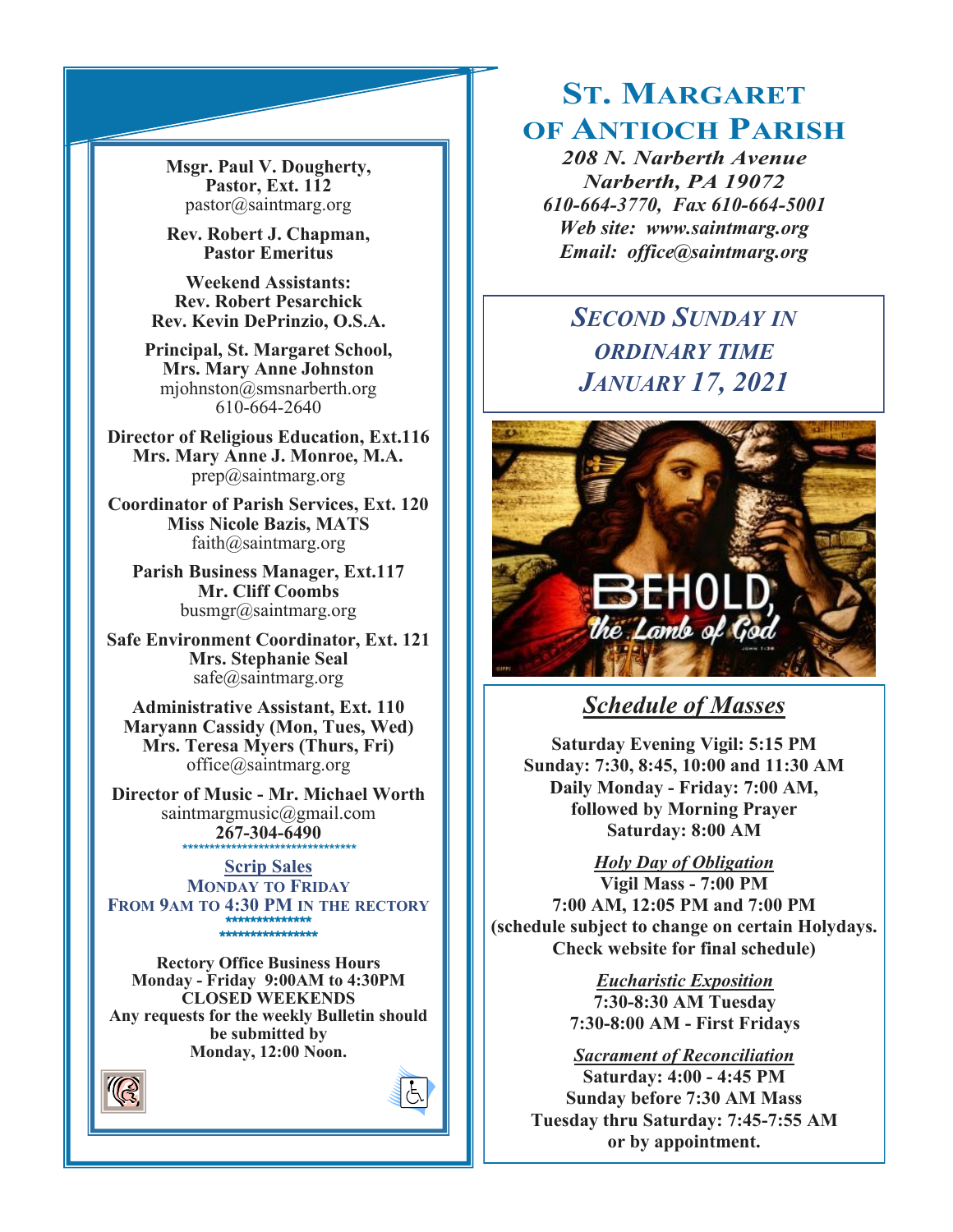#### *SECOND SUNDAY IN ORDINARY TIME*

#### *Reflection by Rev. Leonard N. Peterson*

 Magnetism. On one level, it's that physical phenomenon in which a bar of iron or steel can attract other iron. It can grab on to almost any metallic object from a coin to a car and everything in between. It's the "glue" that holds the photographic memories of a family on the refrigerator door.

 On another level, the word refers to those features of a person that make him or her attractive. In the case of Our Lord Jesus, we have not only attraction but also the fact that He is both human and divine. The gospels give us glimpses of both. Jesus at one time raises a dead man to life but at another time He is caught napping in the stern of St. Peter's boat.

 In the gospel passage we read today, John our author gives us all the subjects and verbs of the incident, but none of the adjectives or adverbs. We hear that two former disciples of the Baptist were sent after the Lord. They experienced in turn His magnetism. But how did their faces look? And how did Jesus' own face look? Or with what tone of voice did Jesus have when He asked them "What are you looking for?" John doesn't say.

 I surmise a smile and a welcoming arm gesture when Jesus invited them to come and see where He was staying. However John steps out of character to note the time of day when this happened. Maybe because this incident marked the hour of the first calling of people that Jesus gave.

 We find out the name of one of the men was Andrew. He in turn introduces his brother Simon to the Lord. Simon gets a new name, along with a new calling. The magnetic attraction of Jesus usually involves a change in the other's life.

 I believe it follows that we have an opportunity this January day to reflect on our own calling from the Lord. While each of us is unique, we also have a common call as Catholic Christians to "introduce" others, so to speak, to Jesus. A sad fact is that the largest group of people in our country in terms of religious affiliation are the "nones." People with no connection to any religion. I believe we have a call to introduce them to Jesus. And we can do that more by our actions than by words. The action of our Christian lifestyle, which has a built in magnetism of its own.

 *The story is told of the captain of a Mississippi riverboat who, as his ship passed another vessel, grabbed the first passenger he saw and said, "Look, look over there on the other boat, Look at its captain." The man was somewhat bewildered and asked, "Why do you want me to look at that captain? What makes him so special?"*

 *Then the captain told him the story of how he had collided one night with another boat. His own vessel was foundering and in the process he was thrown overboard. The captain of the other vessel saw his desperate plight and maneuvered close enough that he was able to dive into the water and save his life.*

 *After telling the story, the once-saved captain then turned to the bystander and said, "Ever since that day, I want to point out my rescuer to others."* Likewise, as a people who have been magnetically attracted by Jesus, and been saved, secured and loved by Him, we should want to point out to others the God-Man who has rescued us from the consequences of our sins.

# **Mass Intentions**

**MONDAY, January 18 7:00 AM Donna Johnson**

**TUESDAY, January 19 7:00 AM Holy Souls in Purgatory**

**WEDNESDAY, January 20 7:00 AM Kathleen Valentine**

**THURSDAY, January 21 7:00 AM Dominic Scorzetti**

**FRIDAY, January 22 7:00 AM Stanley Kazeniac**

**SATURDAY, January 23 8:00 AM John Le**

**Msgr. Dougherty offers a Mass each Sunday for all the parishioners and for those enrolled in the church memorial fund.**

# **Weekend Mass Schedule January 23-24**

*(Priest scheduled is subject to change)*

**Saturday, January 23** Confessions 4:00 - 4:45 PM - Fr. Cossavella 5:15 PM - Fr. Cossavella

**Sunday, January 24** 7:30 AM - Fr. DePrinzio 8:45 AM - Fr. DePrinzio 10:00 AM - Fr. Pesarchick 11:30 AM - Fr. Pesarchick

## **THE STEWARDSHIP REPORT**

**Weekend of January 10, 2021: \$ 11,906 Collection in Church: Electronic Funds Transfer: Mail In: Parish On Line: \$ 4,790 \$ 631 \$ 2,550 \$ 3,935**

**Envelopes: 161**

**The Weekend of January 12, 2020: \$8,217.**

**I sincerely thank you for continuing to live faithful stewardship. God bless you and your families.** *Msgr. Dougherty*

## **HELPING OTHER PEOPLE IN EMERGENCY Suspended until further notice.**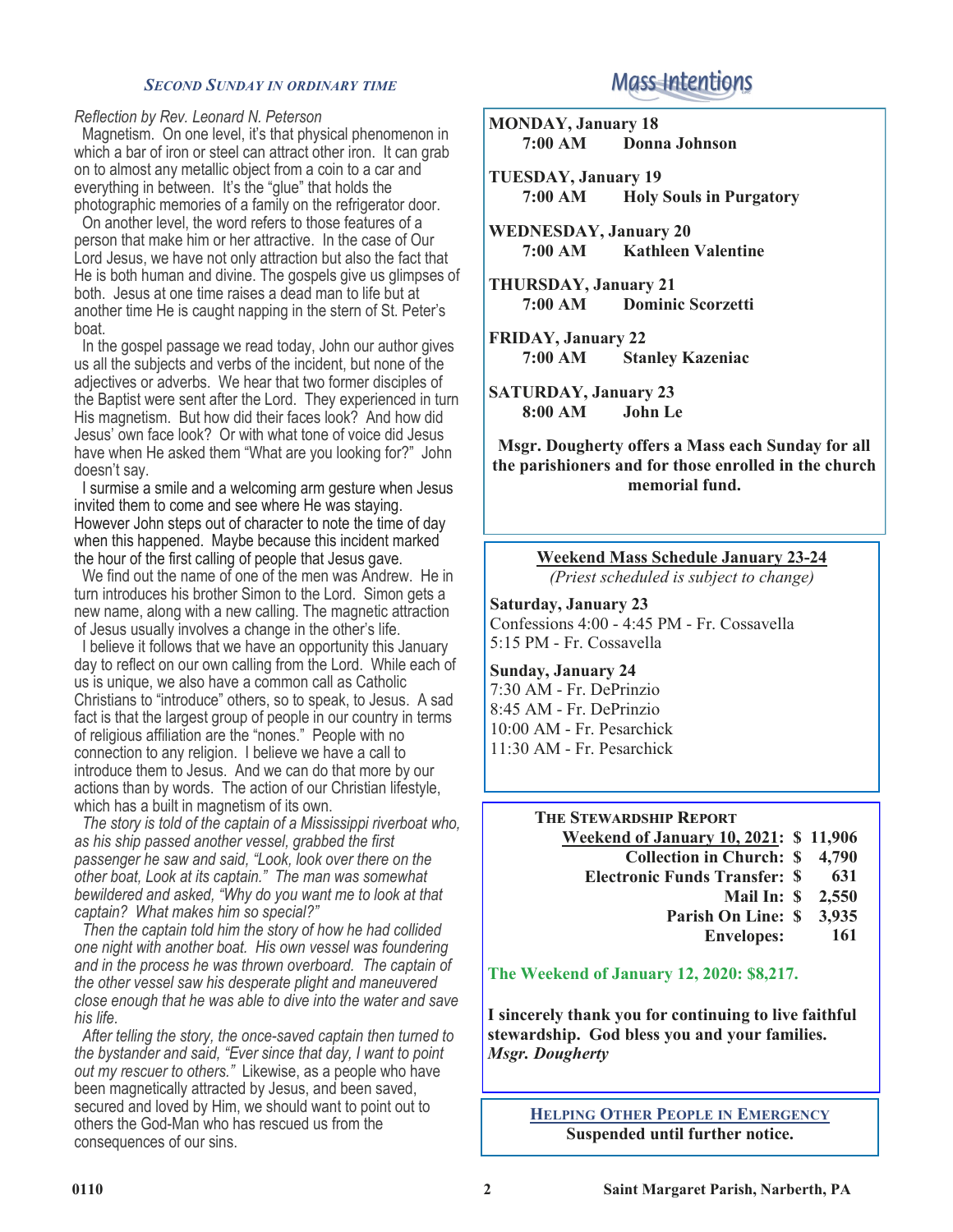# *Parish Theme for 2020-2021* **Rejoice in Hope; Endure in Affliction; Persevere in Prayer**

## **From the Pastor**

**Vacation** – I'll be away this week. I'll be going home to spend the week with my parents. I'll be close enough to St. Margaret's that I can return if the need arises. The Parish Office can get in touch with me.

**Back to Ordinary Time** – In the Liturgical year, this Sunday marks the return to Ordinary Time after the celebration of the Seasons of Advent and Christmas. The gospels on Sundays this year will focus on the gospel of Saint Mark. Although the title for this Season is Ordinary Time to distinguish it from the special Seasons of the Church Year that surround the Birth and Resurrection of Christ, as we listen to the Word of God and celebrate the Eucharist each week, we come to see all the extraordinary words and deeds of the Lord as he preached, healed and worked miracles. Much of our lives can be called ordinary as we go about our usual daily work, business, events and family life. However, in the midst of the ordinary, we can find the beautiful power and faithfulness of God's love. May our celebration of Ordinary Time in the Church Year uncover for us the extraordinary grace of God present in our lives.

**Day of Prayer for the Legal Protection of Unborn Children** – The United States Conference of Catholic Bishops has designated Friday, January 22 as a Day of Prayer for the Unborn. I encourage you to spend some time in prayer that day for the unborn. An act of penance and sacrifice on behalf of this intention is also encouraged, perhaps the sacrifice of some food or another pleasure. The rosary would be a very fitting prayer to offer for this intention. Here is a another prayer that you can say: (It is taken from the Mass for Giving Thanks to God for the Gift of Human Life) God our Creator, we give thanks to you, who alone have the power to impart the breath of life as you form each of us in our mother's womb; grant, we pray, that we, whom you have made stewards of creation, may remain faithful to this sacred trust and constant in safeguarding the dignity of every human life. Through our Lord Jesus Christ, your Son, who lives and reigns with you in the unity of the Holy Spirit, one God, for ever and ever. Amen. **Mass at Cathedral and the Philadelphia March for Life on Saturday, January 23** – Please note that this year there will be a Mass at the Cathedral at 9:00 am and a local March for Life to Independence Mall. The March will conclude at 1:00 pm. Your presence will witness to the need for our society to recognize the right to life for the unborn.

**Achievement of Catholic Charities Appeal 2020 Goal** – Many thanks to all who contributed to the 2020 Catholic Charities Appeal. I was recently notified by the Archdiocese that our Parish reached its goal of \$84,835. Your generosity is much appreciated and will allow the Archdiocese to assist many needy people in our local communities. May God bless you.

**Parish Theme for This Year (Rejoice in hope; endure in affliction; persevere in prayer.)** – The poet Alfred Lord Tennyson wrote: "More things are accomplished by prayer than this world ever dreams of." We should never doubt the power of prayer. Pray for the right to life, pray for all those suffering from Covid-19, pray for your family and our Parish. Your prayers are the most powerful weapon in the battle against sin and temptation. Your prayers open your spirit to receive the strength of God to endure difficulties and faithfully do his will.

**Church Teaching** – The inalienable right to life of every innocent human individual is a constitutive element of a civil society and its legislation: "The inalienable rights of the person must be recognized and respected by civil society and the political authority. These human rights depend neither on single individuals nor on parents; nor do they represent a concession made by society and the state; they belong to human nature and are inherent in the person by virtue of the creative act from which the person took his origin. Among such fundamental rights one should mention in this regard every human being's right to life and physical integrity from the moment of conception until death." (from the Catechism of the Catholic Church)

**Spiritual Thought** – The Church is not a welfare, cultural, or political association but a living body that walks and acts in history. And this body has a head, Jesus, who guides, feeds and supports it. This is a point that I would like to emphasize: if one separates the head from the rest of the body, the whole person cannot survive. It is like this in the Church: we must stay ever more deeply connected with Jesus. (Pope Francis)



Please remember in your prayers the soul of Mountaha Elias Fersan Wakim who recently passed away. May she rest in peace and her loved ones be comforted.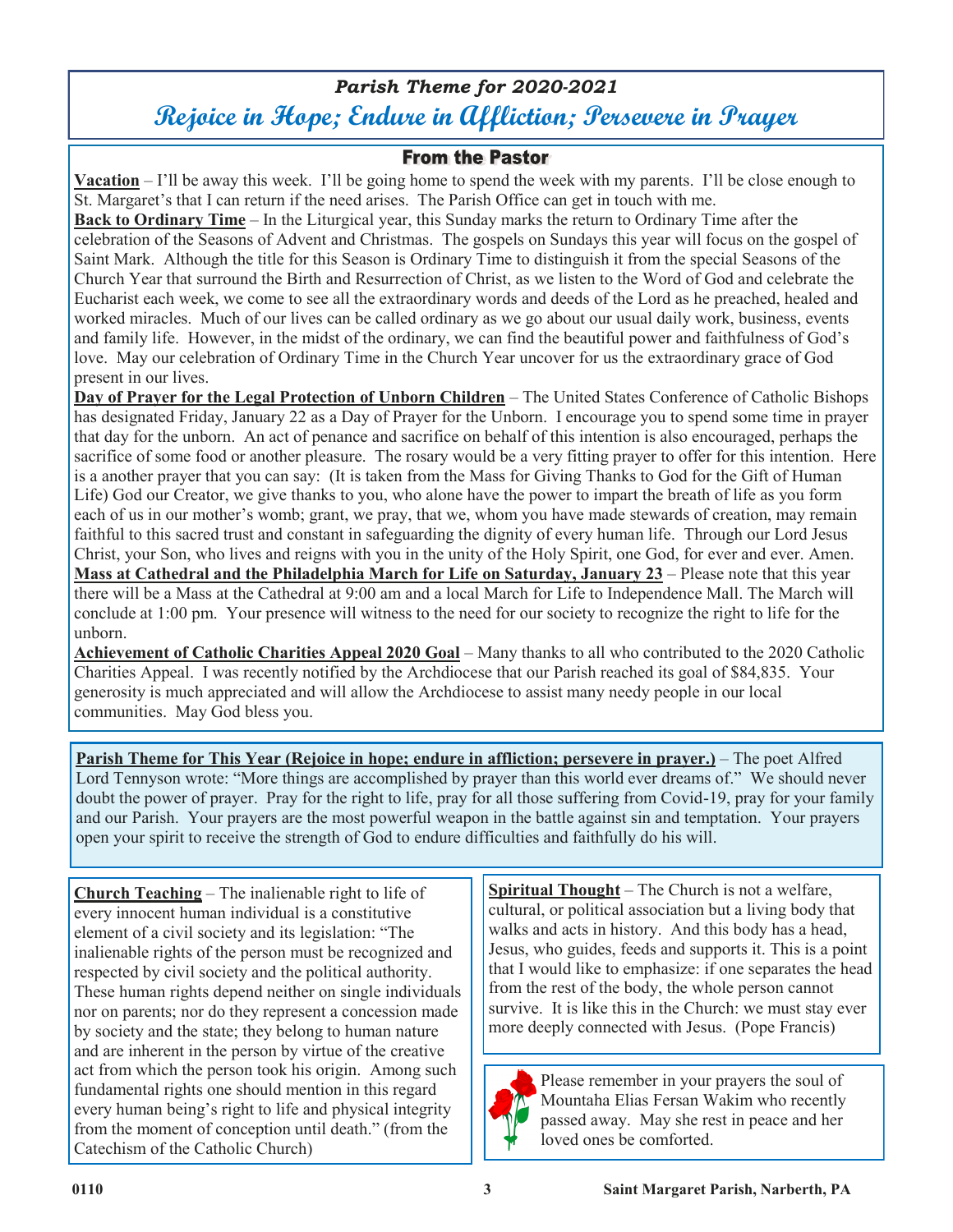

# **St Margaret School**

Here we are in 2021. Happy New Year! The unknown and mystery lay ahead. As we look back over 2020, in some way we have all been impacted by Covid 19. Yet, we were able to manage through all of the challenges, setbacks and altered lifestyles. We can say wholeheartedly, we did it! We will continue to take this journey together in confidence and faith. Your partnership with SMS is essential for the physical, mental and emotional health, safety, and welfare of each child under our care.

We wanted to share some good news that we received over the holidays from our 8th graders who applied to several high schools.

## **CONGRATULATIONS:**

 **Joaquin Basanta** was awarded a Scholarship to Devon Prep, Pious Schools Scholarship; Archbishop Carroll, The Merit Scholarship; Cardinal O'Hara, an Academic Scholarship; and Roman Catholic High School, The President's Scholarship.

 **Matt Cuff** was awarded a Merit Scholarship to Archbishop Carroll. Matt was also awarded The Pious Schools Scholarship to Devon Prep and also the Xaverian Scholarship to St Joseph's Prep.

 **John Christopher Keller** was awarded the Presidential Scholarship and John Convey, Ph.D., '58 Scholarship to LaSalle High School and the Xaverian Scholarship to St. Joseph's Prep.

**Ben Klick** was awarded the Xaverian Scholarship to St. Joseph's Prep.

 **Yara Memar** was awarded the Mercy Scholarship from Merion Mercy as well as two Scholarships from Sacred Heart Academy (The Merit and Music).

 **Jamiah Moore** was awarded the Saint Katharine Drexel Academic Scholarship to Bonner-Prendergast High School.

 **Matt Norton** was awarded the Principal Scholarship to La Salle College High School; The Xaverian Scholarship to St. Joseph's Prep; and a Pious Schools Scholarship to Devon Prep.

**Roman Nepomuceno** was accepted to Roman Catholic HS with a partial scholarship.

**Guru Patel** was awarded the Presidential Scholarship at Holy Ghost Prep.

 **Marenda Robinson** was awarded the Academic Scholarship and a Merit Based Scholarship for Excellence in Music/Violin at St. Mark's High School, Wilmington, DE.

 **Sophie Ryan** was awarded St. Madeleine Sophie Academic Merit Scholarship & Alma Mater Glory Sings Music Scholarship to Sacred Heart Academy.

**Grace Stead** was awarded the IHM Charism Scholarship from Villa Maria Academy.

Coming soon, we will post the listing of the schools that our students will be attending. We continue to be so proud of all our 8th grade students. They worked so hard especially during this trying time.

## **Support St. Margaret Parish and School**



SMS can earn \$\$ when you shop. Please take the time to download the BOX TOP APP on your Iphone. Enter our zip code (19072), enter your name, and submit. Remember after you food shop, take your receipt and open up your app and scan your receipt. It will pick up any Box/canned food with a box top. It is truly that easy. We are up to \$98.00 so far. We can use your support!

**[Smile.Amazon.com](http://smile.amazon.com/)** - St. Margaret School & Parish participation earns funds with every purchase on AMAZON! Shop through SMILE.AMAZON after you register our school! The code can be saved for all your future purchases and makes a HUGE difference year round! START TODAY! [https://smile.amazon.com/ch/23](https://smile.amazon.com/ch/23-2134217)-2134217.



## *Nightly Rosary to End Coronavirus* **CONTINUES!**

Through the month of January, and until further notice, the rosary will continue Monday through Thursday at 8:00 PM in English using the link found at **phillyevang.org/rosary/**. For details about joining the rosary in Spanish on Thursdays, please email pherrera@olguadalupe.org.

*Please join the hundreds of families in the Archdiocese and across the country who have been praying the rosary together online since March.*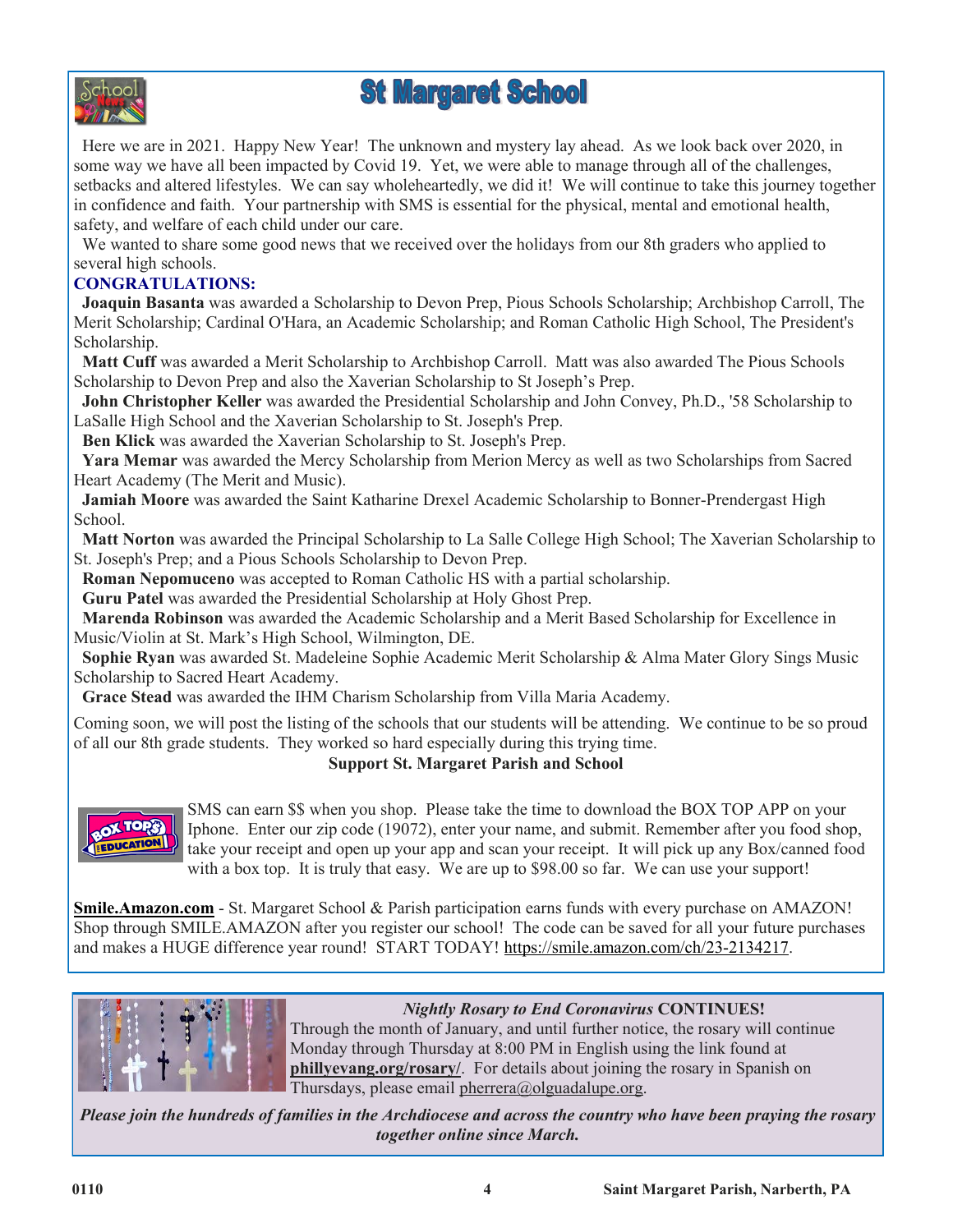

*The Institute for Christian Formation*

## *Launching January 21, 2021 at* **St. Charles Borromeo Seminary For Adults, 18 and above (HS diploma required)**

Deepen your relationship with Jesus and live out committed discipleship in Him in a 2-year non-degree, non-credit Experiential Faith Formation program. For more information about this exciting new spiritual formation opportunity which will renew hearts and minds in Christ, please call 610-785-6287, email sts@scs.edu or visit https://www.scs.edu/ICF.



Are you suffering from the wound of abortion? A Rachel's Vineyard Retreat is RACHEL'S a non-judgmental, safe, loving, and MINISTRIES confidential environment. Come

experience the mercy and compassion of God by attending the upcoming retreat. The experience will give you hope for your future and freedom from the pain within your heart and soul.

*Post-Abortion Healing Retreat* **March 5th – 7 th, 2021 IHM Spiritualty Center, Malvern, Pennsylvania** *For information call*:

*Georgeann 484-955-4278 or Susan 610-716-4795*

**All inquiries are strictly confidential. Financial aid is offered if needed.**



*St. Margaret Church is open from 7:30 AM to 4:30 PM, Monday through Friday, 7:30 AM to 6:30 PM on Saturday, and 7:15 AM to 1:30 PM on* 



*Spiritual Adoption Program* **What is the Spiritual Adoption Program?**  It is very simple. Participants in the Spiritual

Adoption Program promise to pray for nine months for a baby in danger of abortion. While this child will remain unknown to his or her "spiritual parent," God knows who the child is. Many people have found that naming "their child" helps to keep them focused on the reality that their prayers are helping to save a particular baby from the harm of abortion. This can be done in a parish or school setting, with age appropriate materials. To learn more, visit www.spiritualadoption.org.

*"Jesus, Mary and Joseph, I love you very much. I beg you to spare the life of [baby's name] the unborn baby that I have spiritually adopted who is in danger of abortion."*

- Prayer of Archbishop Fulton J. Sheen

## *MAIN LINE SINGLES DINNER CLUB (AGES 52-67)*

*CATHOLIC men & women are cordially invited to join "The Main Line Singles Dinner Club" to share common interests & dine together twice a month. Our next scheduled event is Sunday, January 24, 2021, at 5:00 P.M. It will be an outdoor/ tented/well heated/lit w/Safe Seating restaurant event at Enotecca Tredici located at 915 W. Lancaster Ave., Bryn Mawr, PA 19010. For more info call Barb (610) 896-6542. Catholic men are encouraged to participate.*

**Online Giving** - Saint Margaret Parish<sup>7</sup> Giving Parish has arranged a convenient and secure method of online giving. You

can set up all your second collections in advance. Create or login to your Parish Giving account by going to the Parish website and clicking on the logo at the lower right or [https://tinyurl.com/StMargGiving.](https://tinyurl.com/StMargGiving)

*This is an easy way to continue to support your parish both during the COVID-19 pandemic and going forward. Thank you!*

**Sunday**. **Sunday**. punctuation deserve the longest sentence possible.



## **Learn more about St. Margaret School!**

 Our 4 year old prekindergarten through 8th grade continues to grow strong faith, develop outstanding character and offer exceptional academics in our unparalleled community. Learn more through an online inquiry and virtual tour today. Request more information: **[bit.ly/3](http://bit.ly/)82vTAU or visit our website:** 

**[smsnarberth.org.](http://smsnarberth.org/)**

We welcome Prekindergarten 4 year olds and Full Day Kindergarten applications after a virtual tour | meeting. Contact our Admissions/Advancement Director at 610-664-2640 ext 2 or at [info@smsnarberth.org](mailto:info@smsnarberth.org)**.** We look forward to hearing from you, to engage our parish community in Catholic education at its best!